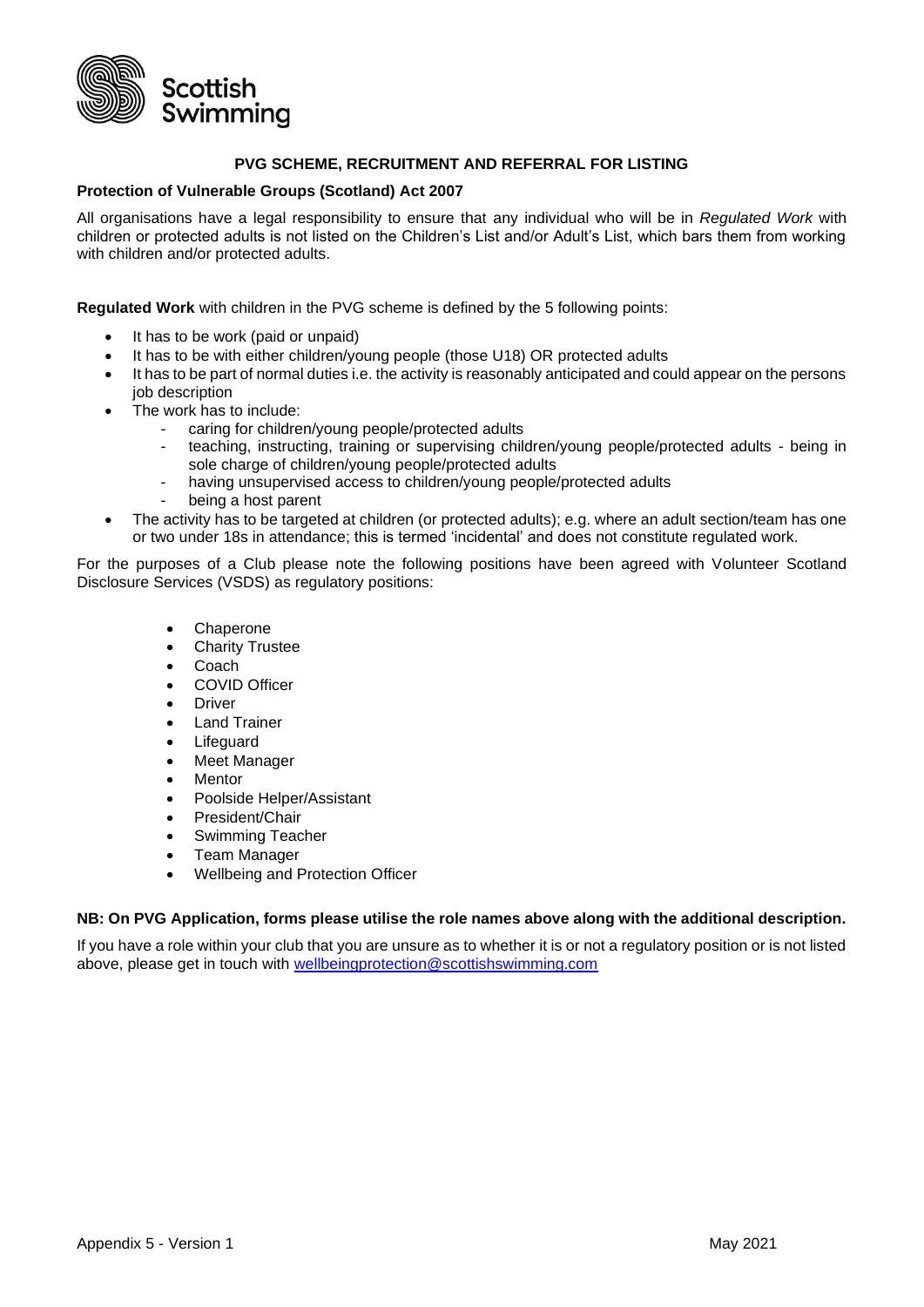



**NB: All Individuals completing a PVG application form must also complete a self-declaration form**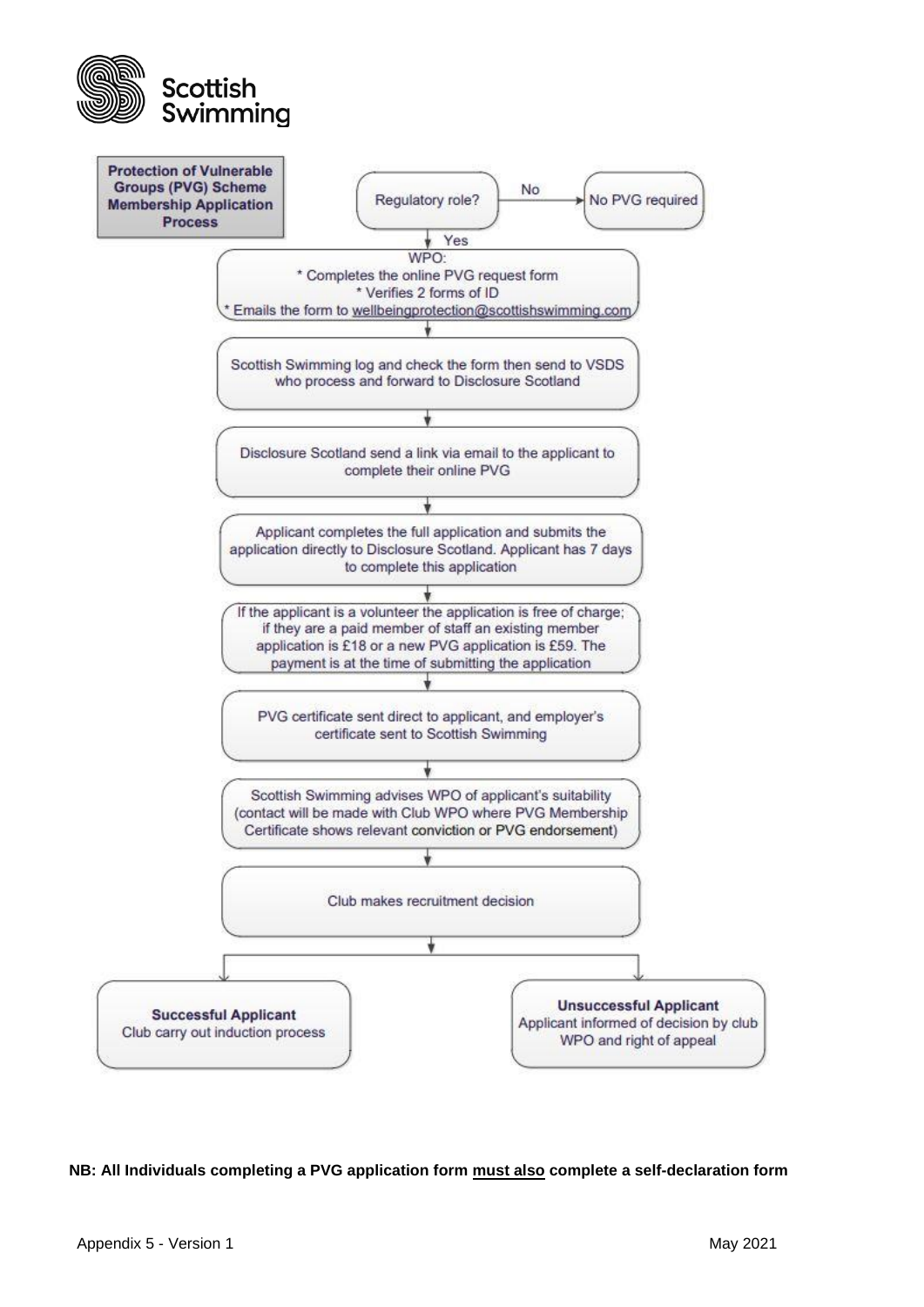

# **Fair Processing Notice – Child protection, safeguarding and wellbeing**

The following information applies to Scottish Swimming Professionals, volunteer coaches and other volunteers conducting *Regulated Work* in Scotland, and whom are members of (or applying for membership of) the Protecting Vulnerable Groups (PVG) Scheme.

The Data Protection Act 2018 requires that you are informed about how your personal information will be used. For the purposes of child protection, safeguarding and well being matters in Scotland, if Scottish Swimming or your club receives information of concern; the club may share information about you with the sport's Governing Bodies in Scotland (Scottish Swimming & on occasion British Swimming) and the appointed Scottish Swimming Wellbeing & Protection Officer and where necessary, Wellbeing & Protection Officers for other member clubs.

This may be related to, but not exclusively restricted to, where it has been alerted to circumstances that might affect your status as a member of the PVG scheme for regulated work with children or protected adults or your suitability to carry out the regulated work role for which you have applied/been appointed or already doing.

In the event such sharing is deemed necessary, it will normally only be carried out between the registered Wellbeing & Protection Officers in the Club, Governing Body, and those appointed representatives within the a relevant partner organisation.

## **Protection of Vulnerable Groups (Scotland) Act 2007: Referrals**

The Act creates the framework to ensure that people who are known to be unsuitable on the basis of past behaviour do not gain access to children or protected adults through paid or voluntary work and that those who do become unsuitable are detected early and removed from these workforces.

## **Disclosure and Barring Service or Voluntary Scotland Disclosure Service**

[Voluntary Scotland Disclosure Service \(VSDS\)](https://www.volunteerscotland.net/) maintains the lists of people barred from working with children or with vulnerable adults in Scotland. The Disclosure and Barring Service (DBS) fulfils this function in England and Wales and in Northern Ireland.

**Scottish Swimming and Member Clubs have a legal responsibility to make a referral in the below outlined circumstances; it is a criminal offence not to make such a referral.** For guidance on the grounds and process for making a referral, contact the Scottish Swimming Safeguarding Officer.

## **Circumstance to make a referral**

Scottish Swimming or The Member Club (depending on who deploys the person) will refer to Disclosure Scotland the case of any member of staff/volunteer who (whether or not in the course of their role within the organisation) has:

- harmed a child/protected adult or placed a child/protected at risk of harm
	- engaged in inappropriate conduct involving pornography
	- engaged in inappropriate conduct of a sexual nature involving a child/protected
	- adult
	- given inappropriate medical treatment to a child/protected adult

#### **AND** as a result:

- Scottish Swimming /The Club has dismissed the member of staff or volunteer
- The member of staff or volunteer would have been dismissed as a result of the incident had they not resigned, retired or been made redundant
- Scottish Swimming /The Club has transferred the member of staff/volunteer to a position in the Club which is not regulated work with children/protected adults
- The member of staff or volunteer would have been dismissed or considered for dismissal where employment or volunteer role was not due to end at the expiry of a fixed term contract or had the contract not expired

Scottish Swimming / The Club will also refer the case of a staff member/ volunteer where information becomes available after the member of staff/volunteer has been through any of the process/circumstances noted above.